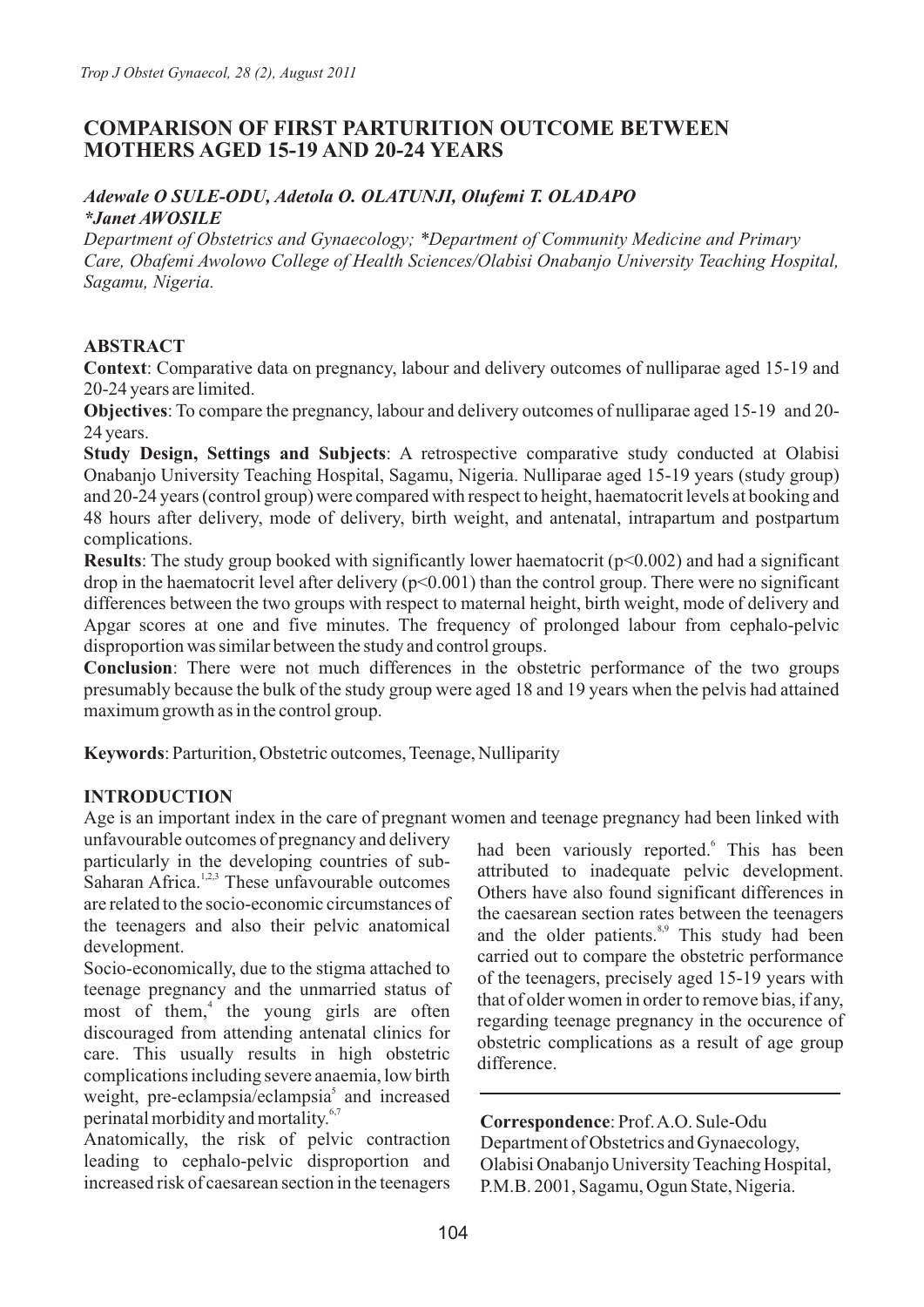### **PATIENTS AND METHODS**

This was a retrospective and comparative study that was conducted at the Obstetric Unit of Olabisi Onabanjo University Teaching Hospital, Sagamu, Ogun State. Records of pregnancy and delivery of nulliparous women aged 15-19 and 20-24 years who delivered between June 2002 and December 2003 were retrieved from the Medical Records using the labour ward register and medical records. The two groups were compared under the following characteristics: maternal age, height, haematocrit levels at antenatal booking and 48 hours after delivery, mode of delivery, birth weight as well as antenatal, intrapartum and postpartum complications.

The data obtained were analysed and subjected to statistical analysis using the chi-squared and student *t*-test. Level of significance was set at p<0.05. The age group 15-19 years was regarded as the study group while the 20-24 years age group served as the control.

# **RESULTS**

Records of 156 and 240 patients aged 15-19 and 20-24 years respectively were retrieved. The mean age of the study group  $(17.8 \pm 1.2 \text{ years})$  was significantly lower compared to that of the control group  $(21.5 \pm 1.4 \text{ years})$  (t=27.1; p<0.001). The 18 and 19 year-olds constituted about three-quarters (73.1%) of the study group. The mean height of the study and the control groups were  $155.5 \pm 3.3$ cm and  $155.5 \pm 3.8$  cm, respectively. There was no statistically significant difference between the mean height for two comparison groups (Table 1). Eighty five women (54.5%) booked for antenatal care in the study group while 141(58.8%) booked in the control group.

The mean haematocrit at booking was  $30.4 \pm$ 2.3% and  $31.2 \pm 2.6\%$  for the study and control groups, respectively. There was a statistically significant difference between the mean haematocrit among booked patients in both groups  $(t=2.3; \, p<0.02)$ . Forty eight hours after delivery, the corrected mean haematocrit level (excluding the unbooked cases) for the study and control groups were  $28.6 \pm 2.6\%$  and  $29.3 \pm 3.0\%$ , respectively. This difference was statistically significant (*t*=4.6; p<0.001). However, the overall mean haematocrit levels for the study and control groups were  $27.3 \pm 3.1$  and  $27.8 \pm 3.5\%$ , respectively, a difference which was not statistically significant (Table 2).

Table 3 shows the mode of delivery and birth weights for the two groups. Spontaneous vertex delivery with or without episiotomy occurred in 72.4% and 70.4% of the study and control groups, respectively. Assisted vaginal delivery of the vertex occurred in 13.5% and 14.6% in the study and control groups, respectively. Caesarean section was the mode of delivery for 10.3% and 10.8% of mothers in the study and control groups, respectively. All the noted differences did not reach statistical significance level. The mean birth weights were  $2800 \pm 500$  g and  $2900 \pm 700$  g for the study and control groups, respectively. There were no significant difference between the mean birth weights for both comparison groups  $(t=1.5; p<0.20)$ . In both groups, more than  $70\%$ of the babies weighed above 2500 g.

The mean Apgar scores at one minute were comparable between the study  $(6.8 \pm 3.1)$  and control  $(6.6 \pm 2.2)$  groups  $(t=0.32; \text{ p} < 0.57)$ . The complications encountered during labour and delivery in the two groups are shown in Table 4. The proportion of patients with cephalo-pelvic disproportion was not significantly different between the two groups, so also were other complications.

# **DISCUSSION**

The social stigma associated with teenage pregnancy had in the past discouraged young pregnant girls from attending antenatal clinics with a resultant increased obstetric risks and poor outcomes. This view was maintained until recently when it was realised that if antenatal care is adequate, the risks of childbearing for the teenagers do not appear greater than for older mothers $10$ 

From this study, the mean age of 17.8 years and a corresponding mean height of 155.2 centimeters in the teenagers make them not significantly different physically from the older mothers. This implies that their pelves are likely the same especially since the epiphyses have been found to close to further growth at about 14.5 years of age in adolescent girls. $^{10}$ 

Equal proportions of patients in the study and control groups booked for antenatal care and were thereby exposed to the same level of care. This is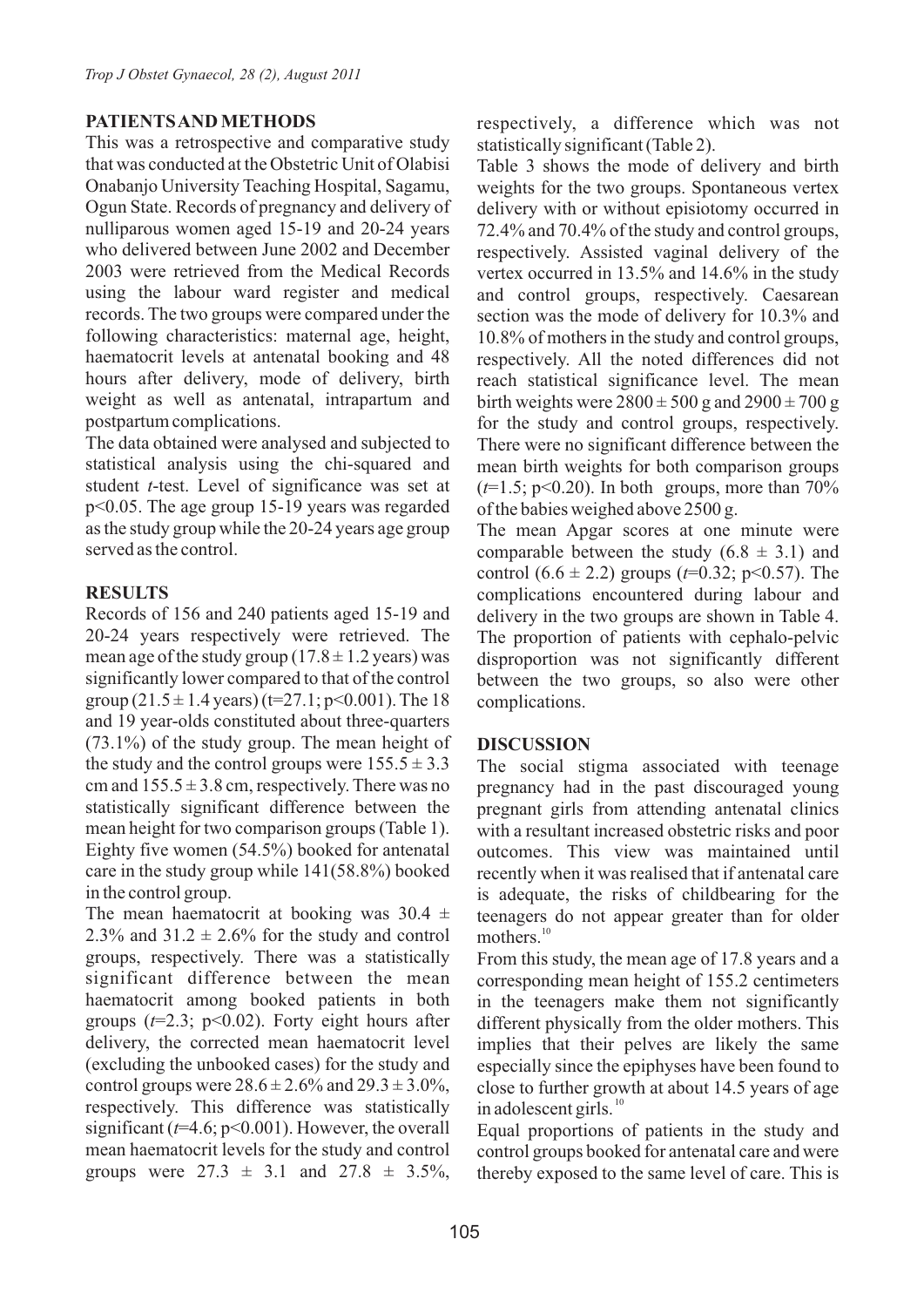in contrast to the preponderance of unbooked teenage mothers in a previous study. Considering the obstetric outcomes in the two groups, the mean haematocrit values between them were not significantly different similar to other reports.<sup>8</sup> Regarding the mode of delivery among the teenagers, the caesarean section rate was found not to be significantly different from that of the control. This is similar to previous observation of Kurup et al in Singapore<sup>8</sup>. However, from a similar setting in Ilorin, Nigeria, the caesarean section rate among the teenagers was found to be significantly more in women above 19 years of age. This could have been due to the fact that in the Ilorin study, most of the teenagers were unbooked compared with the older mothers, with a resultant increased probability of caesarean section among referred teenagers. In the present study, similar proportions were booked for antenatal care in the two groups and thus, the detection and treatment of medical complications are likely to be at comparable levels.

The fact that there was no significant difference in the mean birth weights between the two groups in the study also contrasts the observations of other reports.  $6,8$ As pointed out earlier, most of the teenagers in one of the studies<sup>6</sup> were mainly unbooked without any form of antenatal advice on nutrition, healthy living, haematinic use and prompt attention to some maternal illnesses such as anaemia and pre-eclampsia that might predispose mothers to low birth weight.

In teenagers , the majority of obstetric complications are often due to a lack of prenatal care and small bony pelvis.<sup>11,12</sup> However, in the present study the occurrence of major obstetric complications were not significantly different between the two groups. This could have been as a result of similar proportions of booked patients which translated to similar levels of antenatal care for the two groups. Also, most of the patients (98.7%) in the study group were aged 15 years and more, when they would have attained their maximum pelvic growth potential as the older mothers.<sup>11</sup> This most likely accounts for the similarity in the frequencies of cephalo-pelvic disproportion between the two groups.

From this study, it can be concluded that, if similar antenatal care is made available to teenagers aged 15 years and more, the obstetric outcomes should be similar to that of older mothers.

#### **REFERENCES**

- 1. Adetoro O.O., Agah A. The implications of childbearing in postpubertal girls in Sokoto, Nigeria. Int J Gynaecol Obstet 1988; 27: 73-77.
- 2. Bhalerao A.R., Desai S.V. Outcome of teenage pregnancy. J Postgrad Med 1990; 36: 136-139.
- 3. Sule-Odu A.O., Olatunji A.O. Outcome of teenage pregnancy in Sagamu, Nigeria. Afr J Med & Pharm Sci 2000; 1- 7.
- 4. Russell J.K. School girl pregnancies: medical, social and educational considerations. Br J Hosp Med 1983; 29: 159-166.
- 5. Olatunji A.O., Sule-Odu A.O. Presentation and out come of eclampsia at a University Hospital. Niger J Clin Pract 2007;10 (1):1-4.
- 6. Jimoh A.S., Abdul I. Outcome of teenage pregnancies in Ilorin, Nigeria. Trop J Obstet Gynaecol 2004; 21(1): 27-31.
- 7. Sule-Odu A.O., Olatunji A.O. Maternal mortality among pregnant teenagers delivered in Sagamu, Nigeria. Afr J Med & Pharm Sci 2004; 54-58.
- 8. Kurup A., Viegar O., Singh K. & Ratnam S.S. Pregnancy outcomes in unmarried teenage nulligravidae in Singapore. Int J Gynaecol Obstet 1989; 30(4): 305-511.
- 9. Straton J.A.Y., Stanley F.J. Medical risks of teenage pregnancy. Aust Fam **Physician** 1983; 12(6): 474-480.
- 10. Edmond D.K. Gynaecological disorders of childhood and adolescents. In: Dewhurst Textbook of Obstetrics and Gynaecology for Postgraduates. 6th Ed. Editor: D.K. Edmond; 1999:12-16.
- 11. Bradford J.A.A, Giles W.M. Teenage pregnancy in western Sydney. Aust N Z J Obstet Gynaecol 1989; 29: 1-4.
- 12. Birch D. Schoolgirl pregnancy. In: Progress in Obstetrics and Gynaecology. Editor: John Studd 1989;7: 75-90.